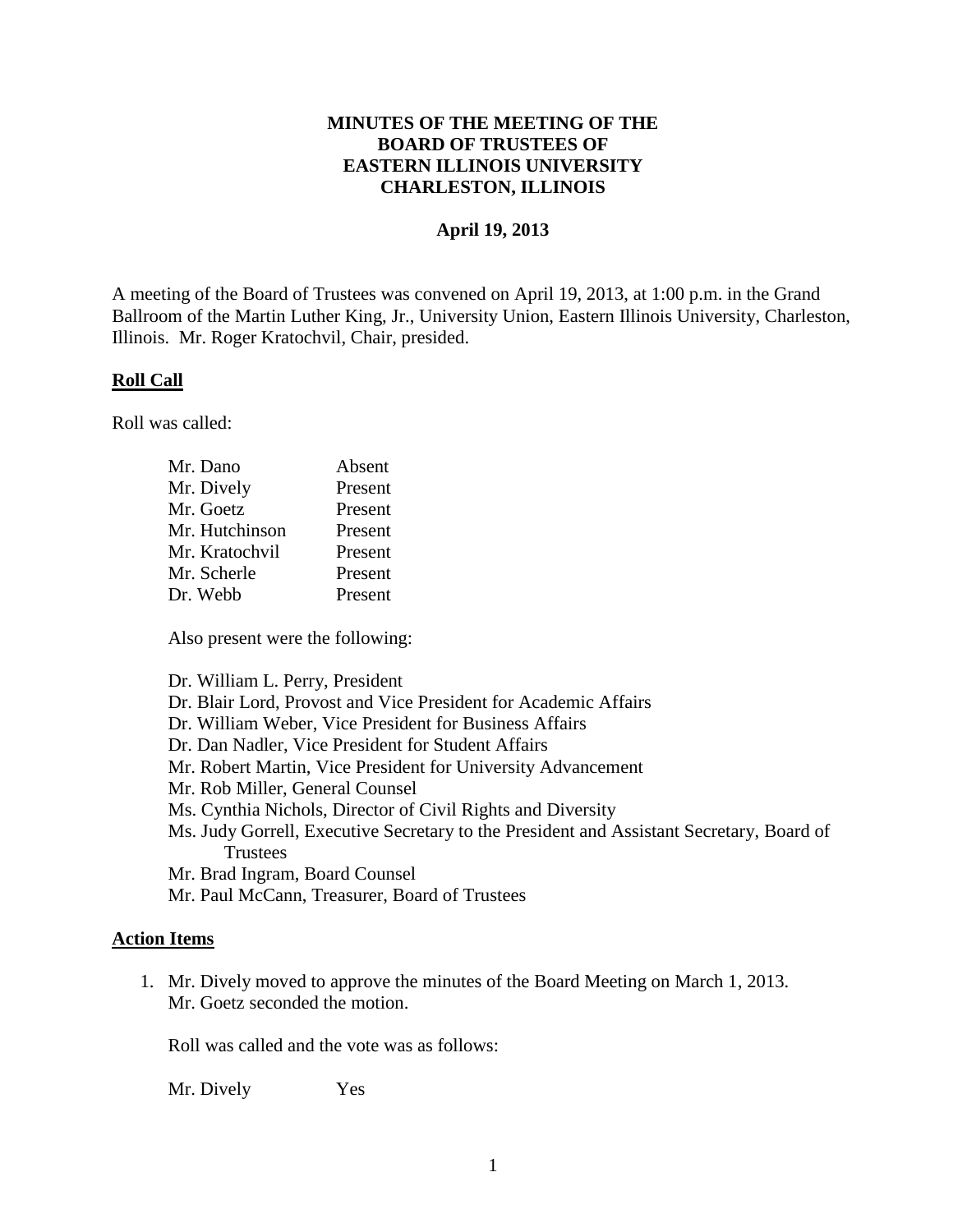| Mr. Goetz      | Yes |
|----------------|-----|
| Mr. Hutchinson | Yes |
| Mr. Scherle    | Yes |
| Dr. Webb       | Yes |
| Mr. Kratochvil | Yes |

Motion carried.

2. Dr. Webb moved to approve the purchase of the Telephone Service Agreement at a cost not to exceed \$825,000 from Consolidated Communications Inc., Mattoon, IL. The source of funds is appropriated, income, and local funds. Mr. Hutchinson seconded the motion.

This contract renewal shall be for the one-year period July 1, 2013 through June 30, 2014. The agreement includes Centrex (local telephone), long distance, voice-mail, paging, operator services, maintenance, and internet services.

Roll was called and the vote was as follows:

Motion carried.

 3. Mr. Dively moved to approve the purchase of library books, periodicals, and electronic resources at a cost not to exceed \$725,000 from EBSCO Industries Inc., Cary, IL. The purchase is for fiscal year 2014. The source of funds is appropriated and income funds. Mr. Goetz seconded the motion.

Roll was called and the vote was as follows:

| Yes |
|-----|
| Yes |
| Yes |
| Yes |
| Yes |
| Yes |
|     |

Motion carried.

4. Dr. Webb moved to approve Eastern's prorated share for the Group Insurance Reimbursement for FY14 in the amount of \$1,713,300 to be made in four (4) installments of \$428,325 each to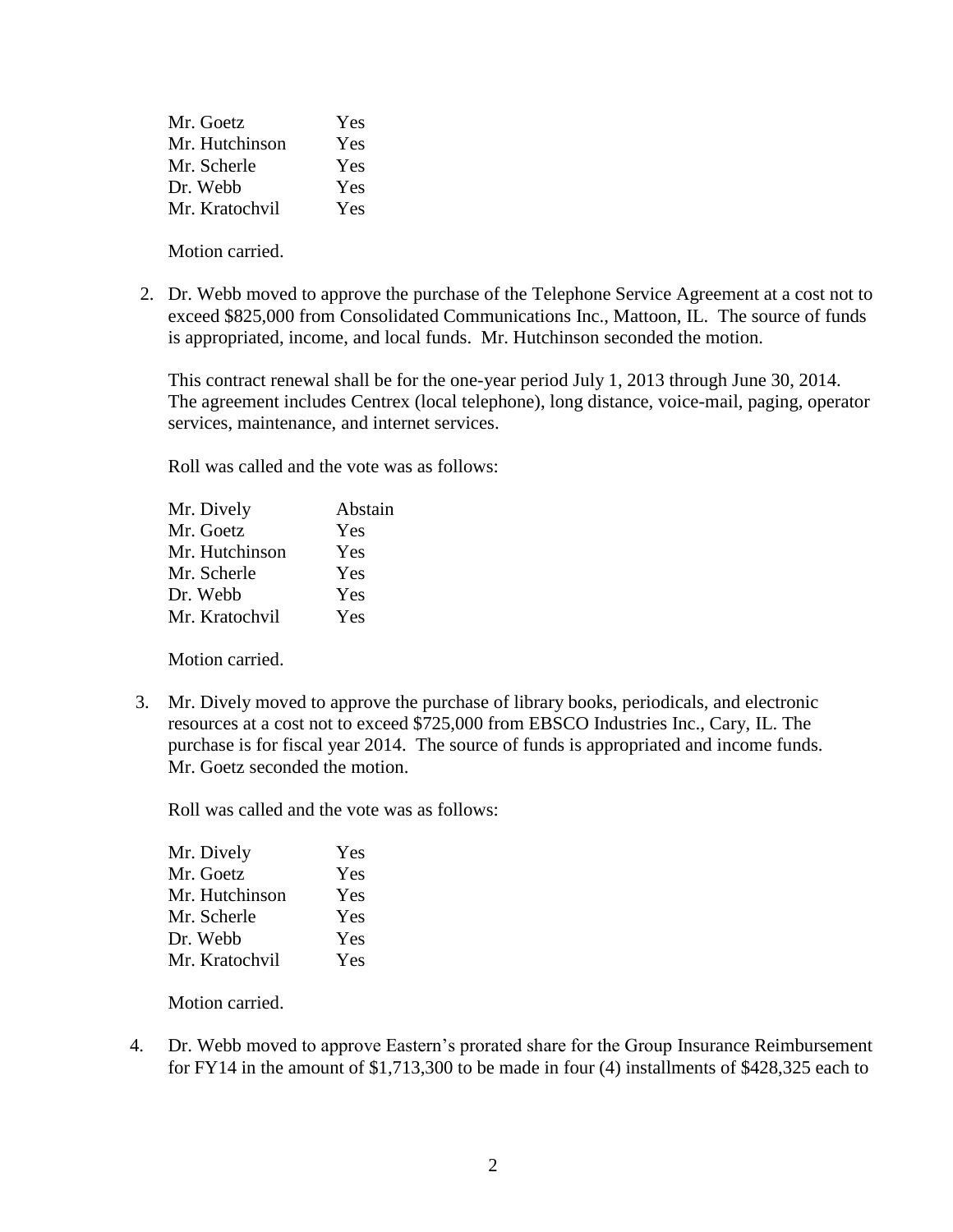the Illinois Department of Central Management Services. The source of funds is appropriated, income, and local funds. Mr. Scherle seconded the motion.

Roll was called and the vote was as follows:

| Mr. Dively     | Yes |
|----------------|-----|
| Mr. Goetz      | Yes |
| Mr. Hutchinson | Yes |
| Mr. Scherle    | Yes |
| Dr. Webb       | Yes |
| Mr. Kratochvil | Yes |

Motion carried.

5. Mr. Scherle moved to purchase a membership in Consortium of Academic and Research Libraries in Illinois (CARLI) for Booth Library for the period of July 1, 2013 through June 30, 2014, at a cost not to exceed \$300,000 from University of Illinois, CARLI, Champaign, IL. Through the university's membership, CARLI provides access to resources of libraries statewide. The source of funds is appropriated and income funds. Mr. Hutchinson seconded the motion.

Roll was called and the vote was as follows:

| Mr. Dively     | Yes |
|----------------|-----|
| Mr. Goetz      | Yes |
| Mr. Hutchinson | Yes |
| Mr. Scherle    | Yes |
| Dr. Webb       | Yes |
| Mr. Kratochvil | Yes |

Motion carried.

6. Mr. Goetz moved to purchase library books at a cost not to exceed \$325,000 from Yankee Book Peddler, Contoocook, NH. The purchase is for fiscal year 2014, and the source of funds is appropriated and income funds. Mr. Dively seconded the motion.

Roll was called and the vote was as follows:

| Mr. Dively     | Yes |
|----------------|-----|
| Mr. Goetz      | Yes |
| Mr. Hutchinson | Yes |
| Mr. Scherle    | Yes |
| Dr. Webb       | Yes |
| Mr. Kratochvil | Yes |

Motion carried.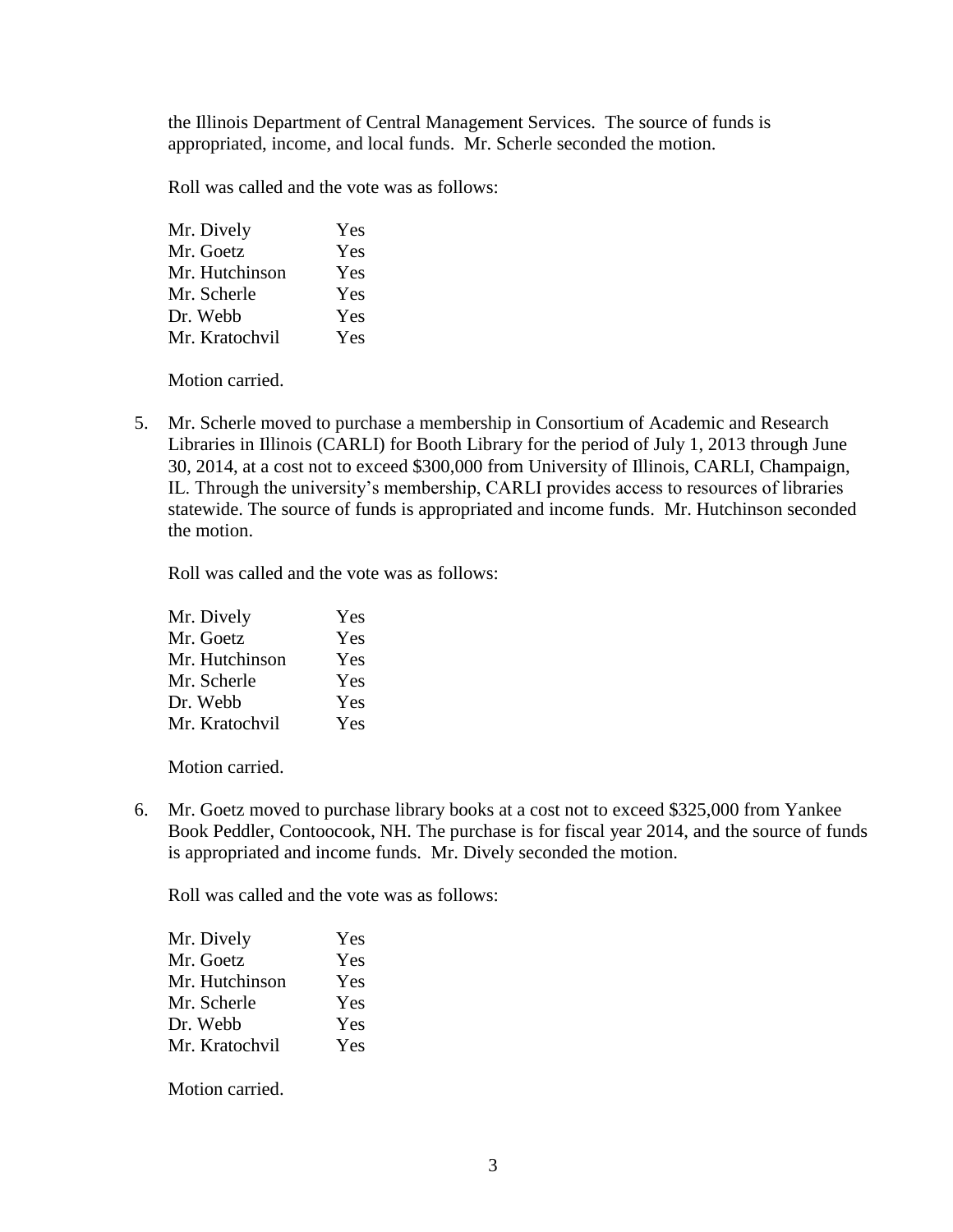7. Dr. Webb moved to approve the awarding of tenure for 27 candidates who were presented by Dr. Lord. Mr. Dively seconded the motion. The following individuals were presented for award of tenure effective with the 2013-2014 academic year:

Assande D. Adom, Assistant Professor, Department of Economics Rendong Bai, Assistant Professor, School of Technology Daniel J. Carter, Assistant Professor, Department of Early Childhood, Elementary, and Middle Level Education Candra S. Chahyadi, Assistant Professor, School of Business Jerry Cloward, Assistant Professor, School of Technology Robert E. Colombo, Assistant Professor, Department of Biological Sciences Richard L. Flight, Assistant Professor, School of Business Jacquelyn B. Frank, Assistant Professor, School of Family and Consumer Sciences Ovande Furtado, Jr., Assistant Professor, Department of Kinesiology and Sports Studies Matthew J. Gill, Assistant Professor, Department of Communication Studies Carla S. Honselman, Assistant Professor, Department of Family and Consumer Sciences Tesa E. Leonce, Assistant Professor, Department of Economics Stephen E. Lucas, Assistant Professor, Department of Secondary Education and Foundations Hasan F. Mavi, Assistant Professor, Department of Kinesiology and Sports Studies Tena L. McNamara, Assistant Professor, Department of Communication Disorders and **Sciences** Svetlana M. Mitrovski, Assistant Professor, Department of Chemistry Michael Andrew Mulvaney, Assistant Professor, Department of Recreation Administration Bryan Murley, Assistant Professor, Department of Journalism Lee E. Patterson, Assistant Professor, Department of History Misty L. Rhoads, Assistant Professor, Department of Health Studies Amy E. A. Rosenstein, Assistant Professor, Department of Special Education Radu F. Semeniuc, Assistant Professor, Department of Chemistry Jennifer L. Stringfellow, Assistant Professor, Department of Special Education Tim N. Taylor, Assistant Professor, Department of English David C. Viertel, Assistant Professor, Department of Geology/Geography Diana A. Wyatt, Assistant Professor, School of Technology Zhiqing Yan, Assistant Professor Department of Chemistry

Roll was called and the vote was as follows:

| Mr. Dively     | Yes |
|----------------|-----|
| Mr. Goetz      | Yes |
| Mr. Hutchinson | Yes |
| Dr. Webb       | Yes |
| Mr. Kratochvil | Yes |

Motion carried.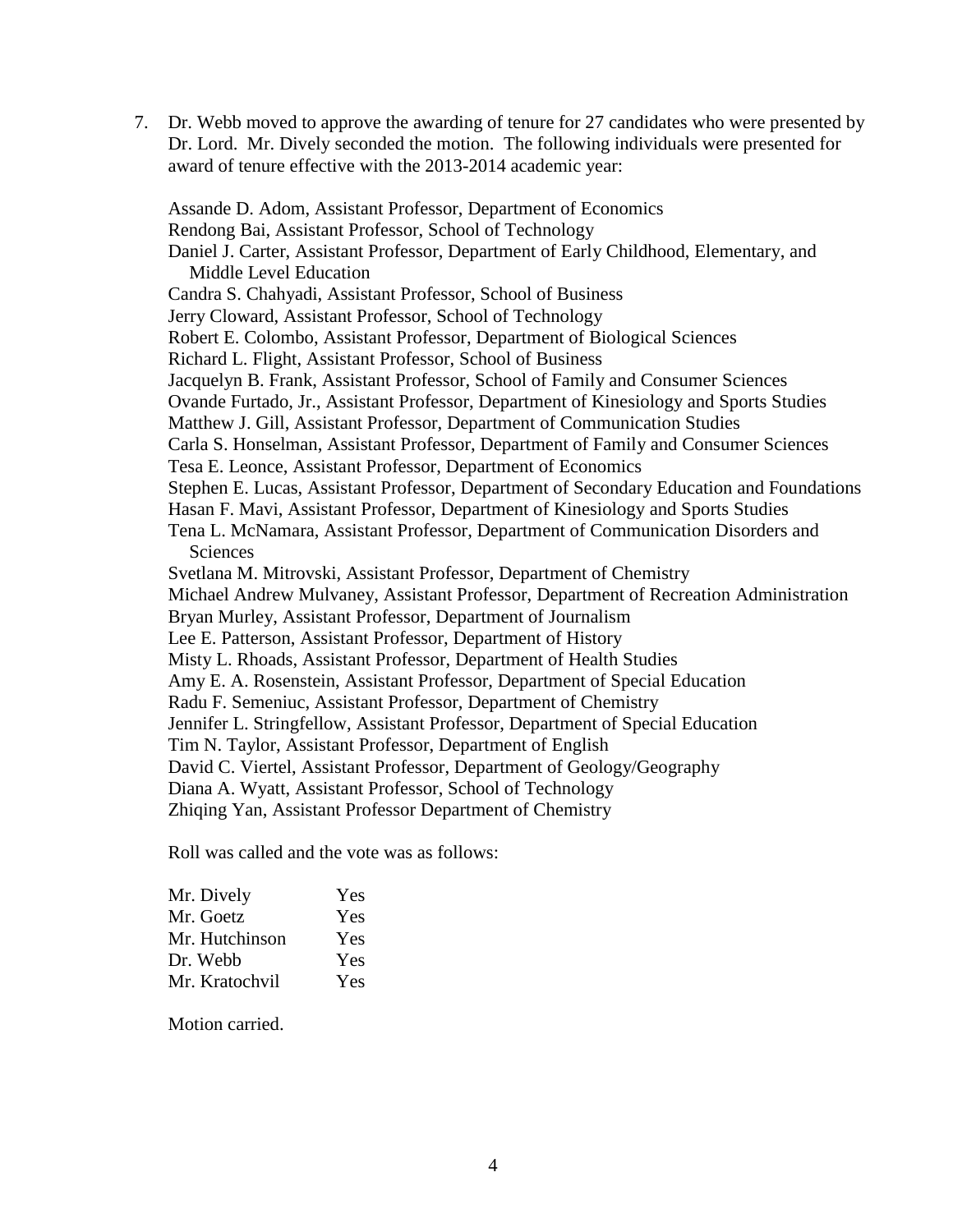6. Mr. Goetz moved to approve the awarding of tenure to Dr. Richard England, Dr. Stephen King, and Mr. Kevin Doolen, all scheduled to begin their employment at Eastern Illinois University on July 1, 2013. Mr. Hutchinson seconded the motion.

Roll was called and the vote was as follows:

| Mr. Dively     | Yes |
|----------------|-----|
| Mr. Goetz      | Yes |
| Mr. Hutchinson | Yes |
| Dr. Webb       | Yes |
| Mr. Kratochvil | Yes |

Motion carried.

**7.** Mr. Scherle moved to approve the student fee increase recommendations for FY 14; Mr. Hutchinson seconded the motion**.**

### **FY14 Fee Increases (Previously Approved)**

| <b>FY14 Student Fee Increases (Previously Approved)</b> |  |
|---------------------------------------------------------|--|
| (Fall 2013, Spring 2014, Summer 2014)                   |  |

|                               | <b>Present</b> |         | <b>Proposed</b> | <b>Increase</b> |
|-------------------------------|----------------|---------|-----------------|-----------------|
| <b>Campus Improvement Fee</b> | \$19.50        | \$22.00 | \$2.50          |                 |
| (Per Semester Hour)           |                |         |                 |                 |

Rational: Additional resources generated from the fee will be used for renovations in labs and classrooms in the physical sciences building and life sciences building and to support new construction.

|                                                             | <b>Present</b> |        | <b>Proposed</b> | Increase |
|-------------------------------------------------------------|----------------|--------|-----------------|----------|
| <b>Lantz-O'Brien Operations/</b><br><b>Bond-Revenue Fee</b> | \$3.50         | \$4.00 | .50             |          |
| (Per Semester Hour)                                         |                |        |                 |          |

Rationale: Additional resources generated from the fee will be used to: replace roofs, ceilings, and plumbing; repair outdoor basketball and tennis courts; improve heating, air conditioning, and ventilation; renovate bathrooms; and repair the Panther Trail.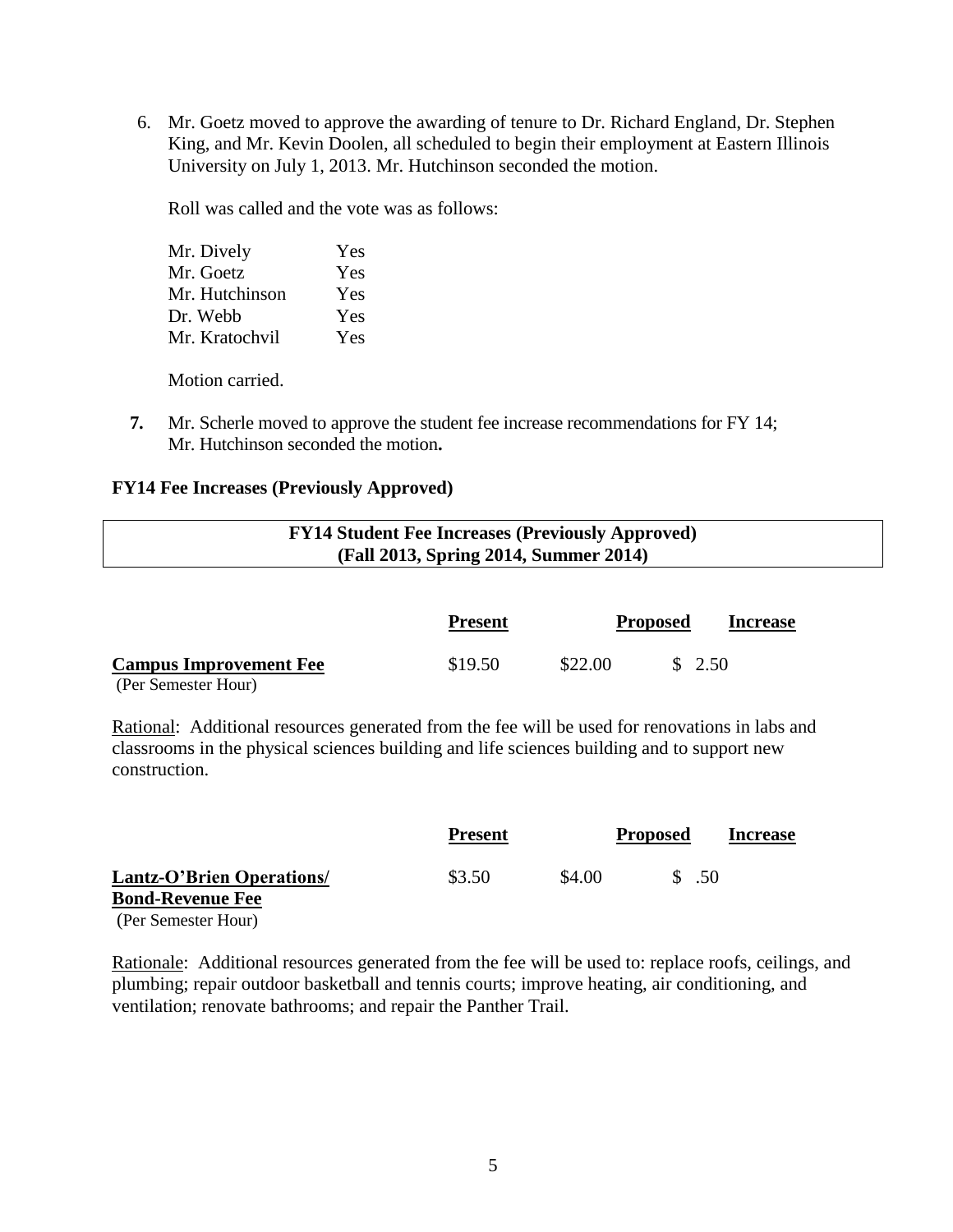|                         | <b>Present</b> | <b>Proposed</b> | <b>Increase</b> |
|-------------------------|----------------|-----------------|-----------------|
| <b>Grant-in-Aid Fee</b> | \$154.66       | \$157.75        | \$3.09          |

\*In 1982, the Board of Governors approved the indexing of the Grant-in-Aid fee equal to the increase in the approved room and board rates (approved at the January 18, 2013 BOT meeting). For FY14 a rate of 2% is applied to the Grant-in-Aid Fee.

Roll was called and the vote was as follows:

| Yes |
|-----|
| Yes |
| Yes |
| Yes |
| Yes |
| Yes |
|     |

Motion carried.

8. Annual meeting and the election of officers for the Board of Trustees 2013-2014 term. Mr. Brad Ingram conducted the election.

Mr. Goetz nominated Mr. Dively for Chairperson. Mr. Kratochvil seconded the nomination. Mr. Dively was elected Chairperson by secret ballot.

Mr. Goetz nominated Mr. Hutchinson for Secretary. Mr. Kratochvil seconded the nomination. Mr. Hutchinson was elected Secretary by secret ballot.

Dr. Webb nominated Mr. Goetz for Vice Chairperson. Mr. Hutchinson seconded the nomination.

A voice vote was unanimous. Mr. Goetz was elected Vice Chairperson.

Mr. Hutchinson nominated Dr. Webb for Member Pro-Tem of the Executive Committee. Mr. Dively seconded the nomination.

A voice vote was unanimous. Dr. Webb was elected Member Pro-Tem.

#### **Information Items**

### **President's Report**

President Perry gave a presentation on Global Competition and Changing Demographics which is part of the Collaborative Strategic Planning process for Eastern Illinois University. Components of this section of the Strategic Plan: 1) Ensure that faculty, professional staff, and other members of campus are knowledgeable about the characteristics of a diverse student body; 2) Recruit and retain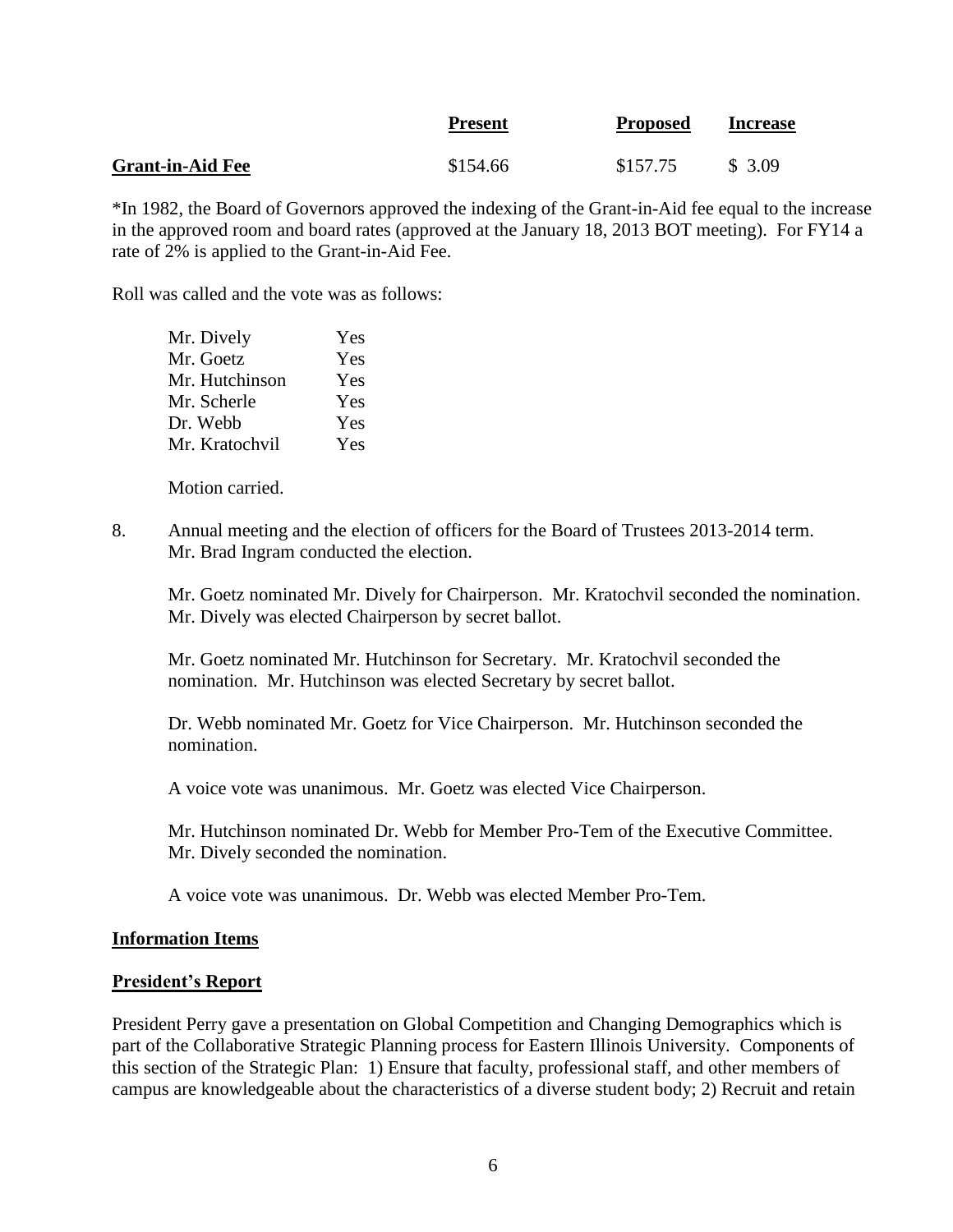faculty, staff, and students who will represent and strengthen the university's commitment to diversity and its global impact; 3) Develop and expand national and international partnerships; 4) Become a leader in international education; and 5) Create a campus climate that embraces diversity.

# **Report from Board Chair**

Mr. Kratochvil expressed his pleasure at being reappointed to serve on the Board of Trustees.

# **Committee Reports**

Executive/Planning Committee – Mr. Kratochvil reported that the Executive/Planning Committee discussed procedures for Board of Trustees Meetings and the status of Pension Reform. Dr. Perry discussed the potential need for a special Board meeting to approve purchase approvals for the CENCERE Building and provided some possible dates along with the availability of Board members. Dr. Perry also distributed potential dates and availability of Board members for the upcoming Retreat as well as a draft agenda.

Board Relations Committee – The committee had a conversation with Mr. Martin about some of the plans for upcoming events in University Advancement.

Finance/Audit Committee – Ms. Rebecca Litton distributed a copy of the Audit Plan and provided an explanation of how the staff in Internal Auditing develop the two-year plan. The committee also discussed the external audit findings and the status of those findings.

Board Regulations – No report.

Academic and Student Affairs Committee – Mr. Goetz reported that the Academic and Student Affairs Committee reviewed the student fee request to be presented to the Board for approval, received an update on the Strategic Enrollment Planning initiative, and engaged in an in-depth discussion of the tenure actions to be presented at the Board meeting for approval. Vice President Nadler gave an update on Athletics and the student athlete award recipients. The committee also discussed the book selected by EIU Reads this fall.

# **Reports from Constituencies**

Faculty Senate – No Report

Staff Senate – No Report

Student Government – Ms. Jenna Mitchell reported on activities in Student Government. On March 28 Student Government held a City of Charleston mayoral debate with approximately 100 people in attendance. Ms. Mitchell also announced that the  $11<sup>th</sup>$  Annual Panther Service Day is scheduled for Saturday, April 20, and Special Olympics is scheduled for Friday, April 26.